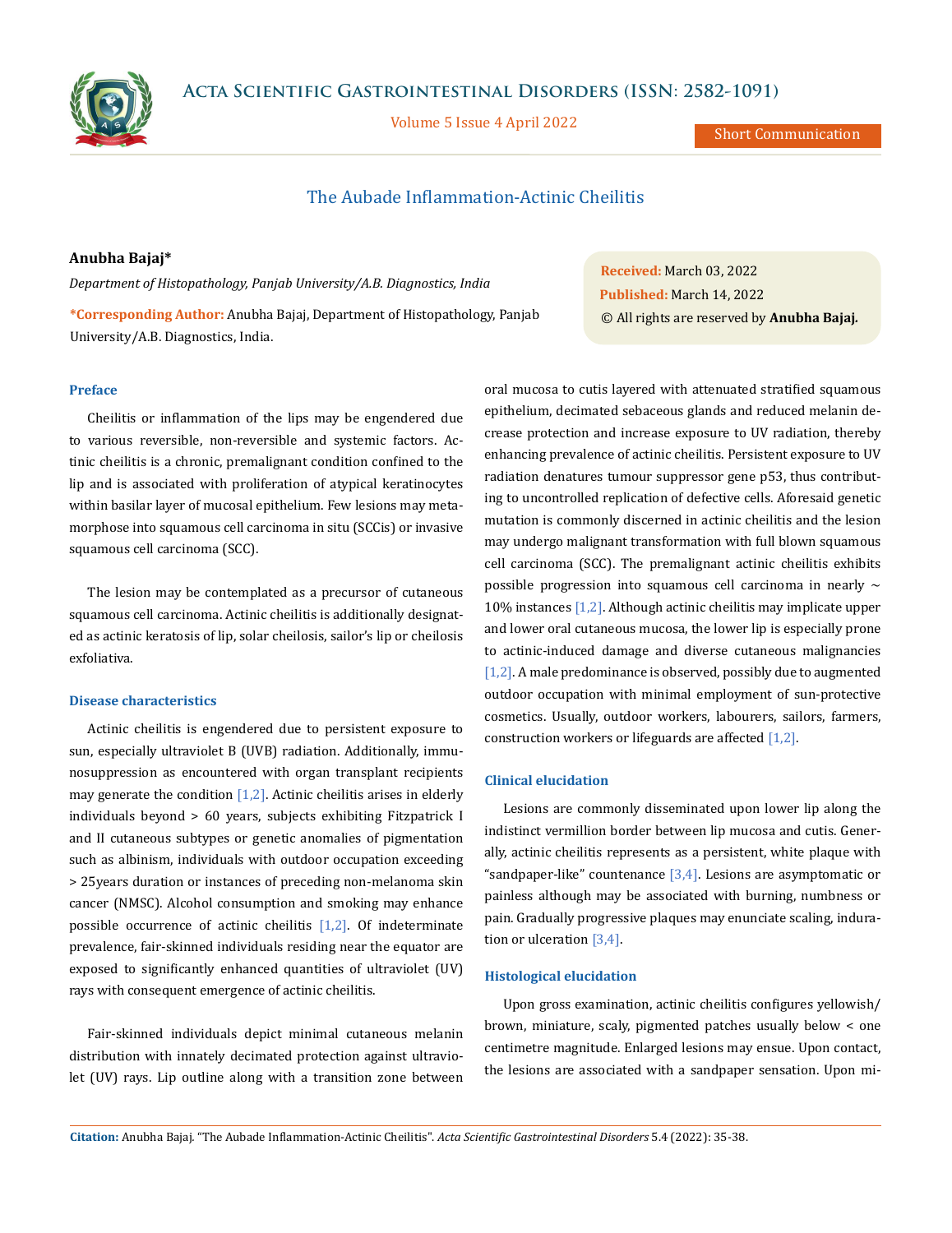croscopy, superimposed stratified squamous epithelium or mucosa may be atrophic or associated with hyperplasia. Basilar keratinocytes depict atypia and enhanced mitotic activity. Budding of basal keratinocytes may be discerned  $[4,5]$ . Basilar epithelial cells display epidermal nuclear atypia, anomalous epidermal architecture, cellular palisading, significant nuclear enlargement and nuclear hyperchromasia. Clusters of benign melanocytes are discerned. Cellular magnitude, outline and staining is divergent. Preliminary lesions depict variable parakeratosis alternating with orthokeratosis. Acanthosis is irregular or may incriminate entire epithelial thickness  $[4,5]$ . Cutaneous surface exhibits moderate nuclear hyperchromasia and atypia of basal epithelial layer. Stratified squamous epithelium exhibits maturation towards the surface. Dermal-epidermal interface is devoid of inflammation. Solar elastosis is discerned  $[5,6]$ . Actinic cheilitis exhibits hyperkeratosis with a thick stratum corneum and solar elastosis accompanied by minimal staining with eosin, accumulated irregular, dense elastic fibres and tangled fibrillin. Additionally, mild to moderate epithelial dysplasia with disorderly maturation of epidermal cells, absent rete ridges and variable cytological atypia may be observed. Perivascular inflammation may ensue [5,6]. Certain epithelial cells can display severe dysplasia with dyskeratosis, keratin pearls or droplike cellular projections. Occurrence of mitotic figures along with cellular and nuclear pleomorphism is indicative of progressive dysplasia and possible malignant metamorphosis [5,6].



**Figure 1**: Actinic cheilitis exhibiting sandpaper-like, miniature, scaly, erythematous and pigmented patches confined to the lower lip [12].



36

**Figure 3**: Actinic cheilitis displaying stratified squamous epithelium with acanthosis, hyperkeratosis, hyperplasia and an active basilar layer with nuclear hyperchromasia and atypical cells [14].



**Figure 4**: Actinic cheilitis exemplifying hyperplastic stratified squamous epithelium with acanthosis, hyperkeratosis, parakeratosis and an active basilar layer with hyperchromasia and atypical cells [15].



**Figure 5**: Actinic cheilitis depicting significant basilar hyperplasia, hyperchromasia and atypical cells layering the basal squamous epithelium [15].



**Figure 2**: Actinic cheilitis enunciating stratified squamous epithelium with hyperplasia, acanthosis, parakeratosis and basilar cell hypertrophy with atypia and hyperchromatic nuclei [13].



**Figure 6**: Actinic cheilitis delineating stratified squamous epithelium with hyperplasia and acanthosis along with foci of basilar hyperplasia with nuclear hyperchromasia and atypicality [16].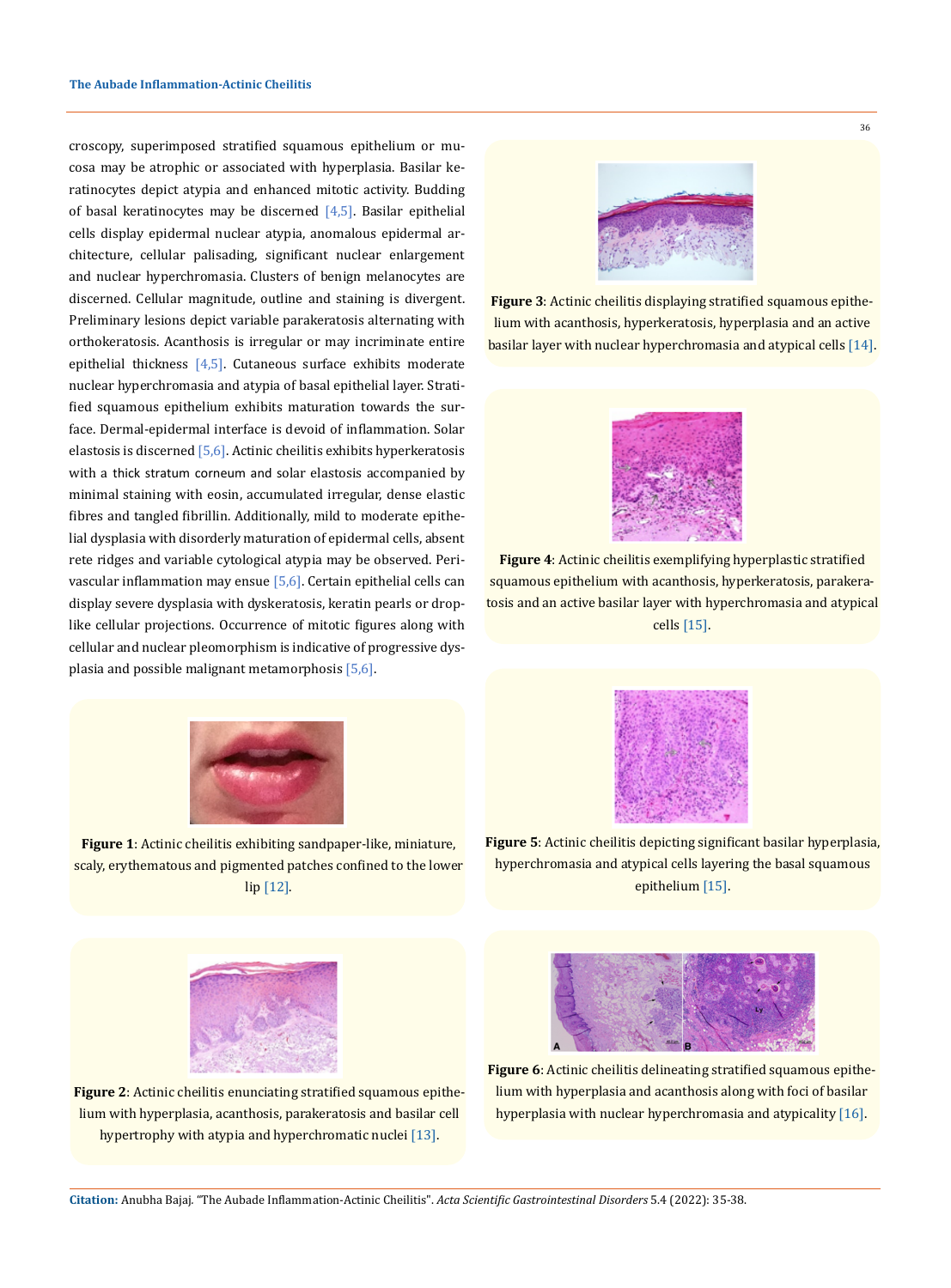

**Figure 7**: Actinic cheilitis exhibiting acanthotic stratified squamous epithelium with hyperplasia of basilar epithelium composed of atypical cells with nuclear hyperchromasia [17].



**Figure 8**: Actinic cheilitis enunciating stratified squamous epithelium with foci of basilar cell atypia along with nuclear hyperplasia and hyperchromasia [17].

ferential Diagnosis Segregation is required from lesions such as squamous cell carcinoma arising within superimposed cutis, basal cell carcinoma, malignant melanoma, herpes infection, actinic cheilitis prurigo, leukoplakia and diverse forms of cheilitis [7,8]. Actinic cheilitis requires a distinction from conditions such as. squamous cell carcinoma in situ (Bowen's disease) which incriminates entire thickness of epithelial layer along with adnexal and follicular epithelium [7,8].

lentigo maligna or malignant melanoma in situ emerging upon cutaneous surfaces damaged due to chronic sun exposure. Particularly, pigmented lesions of actinic cheilitis may simulate lentigo maligna. lichenoid keratosis or lesions of lichenoid actinic keratosis exhibit a band-like dissemination of inflammatory cells confined to superficial dermal layer [7,8]. Investigative Assay Appropriate clinical evaluation and histological concurrence is a prerequisite in adequately determining actinic cheilitis. Segregation between benign inflammation associated with cheilitis, premalignant actinic cheilitis and definitive squamous cell carcinoma is essential. Adequate cutaneous tissue sampling is a recommended, optimal diagnostic manoeuver for evaluating a persistent, suspicious lesion situated upon the lip  $[8,9]$ . Electron microscopy aids in assessing ultrastructural modifications encountered in actinic chelitis with possible malignant metamorphosis. On ultrastructure, focal hyperkeratosis and mild acanthosis is observed. A perivascular lymphocytic infiltrate appears to circumscribe glandular ducts [9,10]. Upon physical examination, a persistent, thickened, white or erythematous, sandpaper-like lesion appears confined to the lower lip. A clinical history of contemporary, symmetric lesions arising within dark-skinned, young individuals or subjects devoid of chronic actinic exposure necessitates the exclusion of nutritional deficiencies or lesions emerging due to infectious, contact or irritant causative factors  $[9,10]$ . Dermoscopy may be utilized in diagnosing and monitoring therapy in individuals subjected to topical treatment [9,10]. Therapeutic Options Treatment of actinic cheilitis is contingent to magnitude, location and severity of lesion. Therapy is aimed at conserving lip function, obtaining superior cosmetic outcomes and decimating possible malignant transformation [10,11]. Non-surgical treatment options are constituted of topical therapies as application of 5-fluorouracil, imiquimod, trichloroacetic acid, ingenol mebutate, diclofenac or topical DNA enzyme repair creams. Additionally, phototherapy, photo-protection and curettage with application of methyl aminolevulinate cream or daylight photodynamic therapy (PDT) can be beneficially employed [10,11]. Surgical manoeuvers are comprised of excisional vermilionectomy which are suitable for severe or refractory lesions. Besides, cryotherapy, electrocautery and pulse-dye, erbium or carbon dioxide (CO2) laser therapy can be adopted  $[10,11]$ . Surgical eradication of actinic cheilitis is associated with enhanced remission rates and minimized lesion reoccurrence [10,11]. Possible occurrence of actinic cheilitis and malignant transformation into squamous cell carcinoma (SCC) due to exposure to ultraviolet rays may be circumvented by utilization of appropriate sunscreen with zinc, protective gear, wide-brimmed hats, lip balm and regular cutaneous monitoring [10,11]. Majority of instances depict superior prognostic outcomes. Occurrence of concomitant squamous cell carcinoma (SCC) or invasive variant (SCC) is documented [10,11]. Regular monitoring at six months interval for initial two years followed by annual cutaneous assessment is warranted. Squamous cell carcinoma appearing upon the lip is accompanied by around  $\sim$  11% possible distant metastasis [10,11].

37